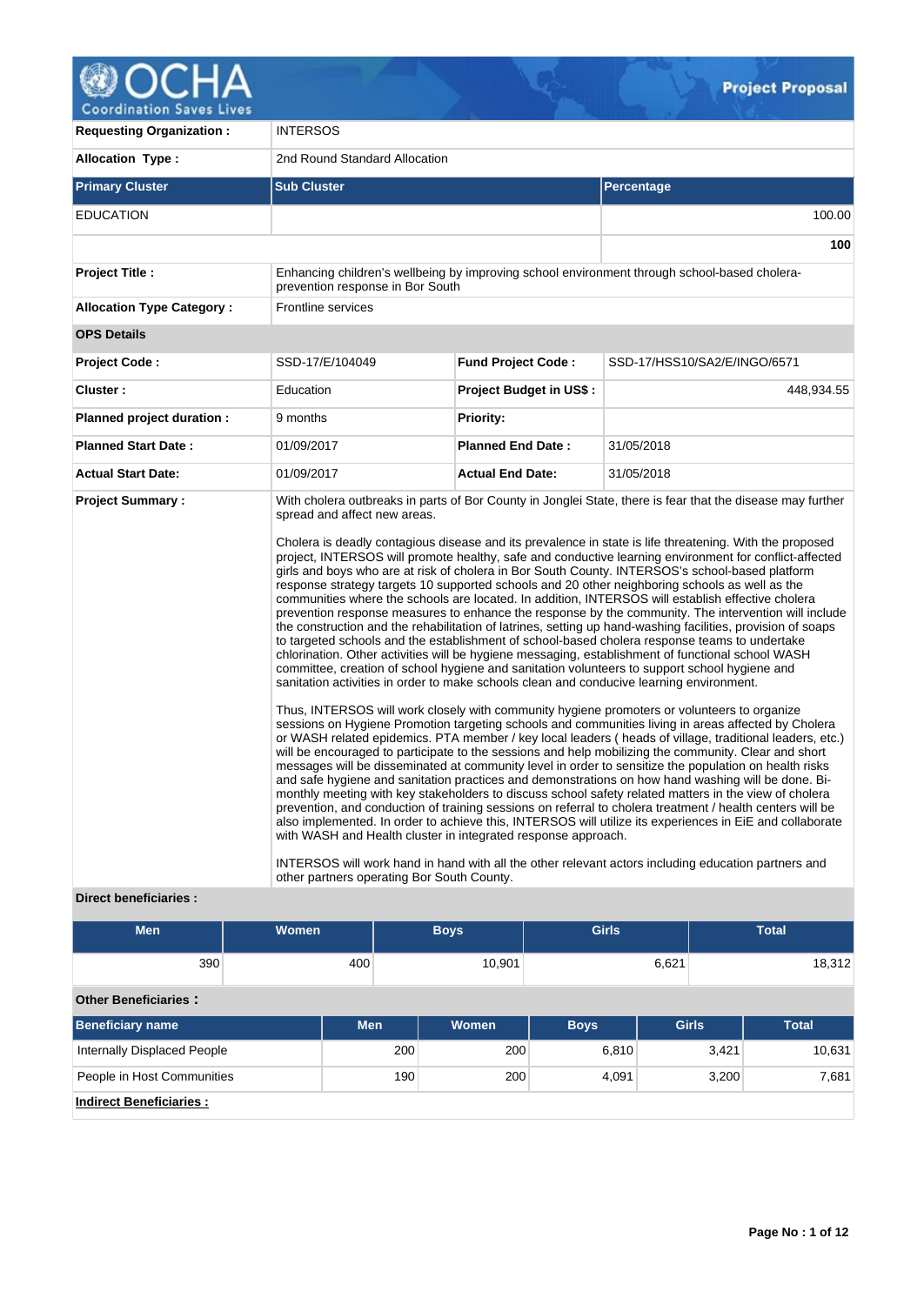The parents of the children in supported schools will indirectly benefit from the proposed project, both in the immediate term, and in the longer term as INTERSOS works with PTAs and wider school communities to promote health safety in learning environments of their children and in general at their homes where they use acquired cholera awareness education by keeping good hygiene and sanitation practices in their homes and at schools. This creates a sense of community ownership where they are concerned about the well-being and health of their children and environment unlike the traditional practices. The school teachers and PTA also will benefit improved school learning environment. The county education officials in the supported communities will also benefit indirectly as INTERSOS strengthens their attachment in supporting the promotion of school sanitation and hygiene

# **Catchment Population:**

INTERSOS will focus 30 schools (Jalle 1 Primary School, Jalle 2 Primary School, Baidit Primary School, Mathiang Primary School, Ngatinga Primary School, St. Luke Primary School, Malou Primary School, Yaradau Primary School, Malualchaat primary school, Wunliet Primary School, Jarweng Primary School, Panapet primary School, Konbeek Primary School, Langbaar mix Primary School, Bor Public Primary School, Bor A Primary School, Bor B Primary School, Bor Girls Primary School, Bor PoC Primary School, Wunkeech Primary School, Panwel Primary School, Gakyuom A Primary School, Gakyuom B Primary School, Lualdit Primary School, Kaang Intergrated Primary school, Anyidi Girls' Primary School, Tuonygeu Primary School, Mayen Primary School, Makol Chuei Primary and Ducum Primary School) with current school enrollments of 17522 children, 6621 girls in six payams (Jalle payam, Baidit payam, Bor town payam, Kolnyanga payam, Anyidi, and Makuach payam) among 3 of them (Jalle, Bor town, and Makuach) cholera cases reported in Bor South in Jonglei State.

### **Link with allocation strategy :**

This project will directly address emergent life-saving WASH needs in Bor South County in Jonglei State. This project aligns with the HRP 2017 Strategic Objective 1 (Save lives and alleviate the suffering of those most in need of assistance and protection), and Cluster Objective 1 (Crisis-affected girls and boys (3-18 yrs) have access to safe, healing and inclusive learning spaces). It also aligns with Strategic Objective 3 (Support at-risk communities to sustain their capacity to cope with significant threats) and Cluster Objective 3 (Risks to crisis-affected girls and boys (3-18) are reduced). The proposed project also meets Cluster's priority activities Education SSHF SA 2: Thematic & Geographic Priorities, Eligibility Criteria for Cholera-prevention through rehabilitation / construction of hand-washing facilities and latrines, provision of soap and HTH, school-based cholera response teams (PTAs/SMCs, teachers and adolescents/youth) to undertake chlorination, hygiene messaging on cholera symptoms, modes of transmission and prevention, referral to cholera treatment / health center). This project also fits with the aim of mainstreaming EiE response.

In crisis contexts, children are most vulnerable to having their rights denied as lives are disrupted. Situation of South Sudan is worst as prolonged conflict coupled with outbreaks of deadly diseases, national disasters, and worsening economic situation. Since the crisis began in 2013 the targeted payams has suffered a severe destruction of infrastructure and limited investments in social services. Consequently to the living conditions have deteriorated as well as the access to safe water and sanitation facilities. Thousands of school children in this county have no access to drinking water or clean latrines. Every child has the right to be in a school that offers a clean and conductive learning environment. Unsafe water, inadequate sanitation and lack of hygiene affect the health, safety, and quality of life of children and facilitate the spreading of deadly diseases such as cholera. Intersos aims at ensuring the most basic rights to children such as access to safe water, the dignity of using a toilet and the simple practice of washing hands with soap. Improving hygiene through use of latrines and hand washing with soap, protecting water sources from faecal contamination, ensuring sustainable sources of water are the challenges addressed by the Action.

INTERSOS is an highly experienced organization In emergency contexts education aimed at saving lives through providing children with healthy, safe and protective learning environments and integrating WASH facilities and practices into school programs to enhance the learning, health, and well-being of school-age children. The WASH component has being strengthened to prevent and mitigate the current spreading cholera risk prevalence.The WASH component also protects girls' right to education as girls are reluctant to continue their schooling when toilets and washing facilities are not private, not safe, not clean, or simply not available. Providing WASH in schools will help keep the promise of meeting the Millennium Development Goals of universal access to primary education, reducing child mortality and halving the proportion of people without access to safe water and basic sanitation.

INTERSOS also incorporated recommendations provided by the Cluster as well and in terms of geographic coverage, INTERSOS will meet the Cluster's priority locations and 2017 HRP priorities by focusing on assistance in Jonglei (Bor South) county.

# **Sub-Grants to Implementing Partners :**

| <b>Partner Name</b>                                   |                              | <b>Partner Type</b>              |  |                             | <b>Budget in US\$</b> |  |  |  |  |  |  |
|-------------------------------------------------------|------------------------------|----------------------------------|--|-----------------------------|-----------------------|--|--|--|--|--|--|
|                                                       |                              |                                  |  |                             |                       |  |  |  |  |  |  |
| Other funding secured for the same project (to date): |                              |                                  |  |                             |                       |  |  |  |  |  |  |
|                                                       | <b>Other Funding Source</b>  |                                  |  | <b>Other Funding Amount</b> |                       |  |  |  |  |  |  |
|                                                       |                              |                                  |  |                             |                       |  |  |  |  |  |  |
| Organization focal point:                             |                              |                                  |  |                             |                       |  |  |  |  |  |  |
| Name                                                  | <b>Title</b>                 | <b>Email</b>                     |  |                             | <b>Phone</b>          |  |  |  |  |  |  |
| Veronica Thomassesay                                  | <b>Head of Mission</b>       | south.sudan@intersos.org         |  |                             | 0923133819            |  |  |  |  |  |  |
| Maurice Ouedraogo                                     | <b>Education Coordinator</b> | edu.ces.south.sudan@intersos.org |  |                             | 0928096834            |  |  |  |  |  |  |
| <b>BACKGROUND</b>                                     |                              |                                  |  |                             |                       |  |  |  |  |  |  |
| 1. Humanitarian context analysis                      |                              |                                  |  |                             |                       |  |  |  |  |  |  |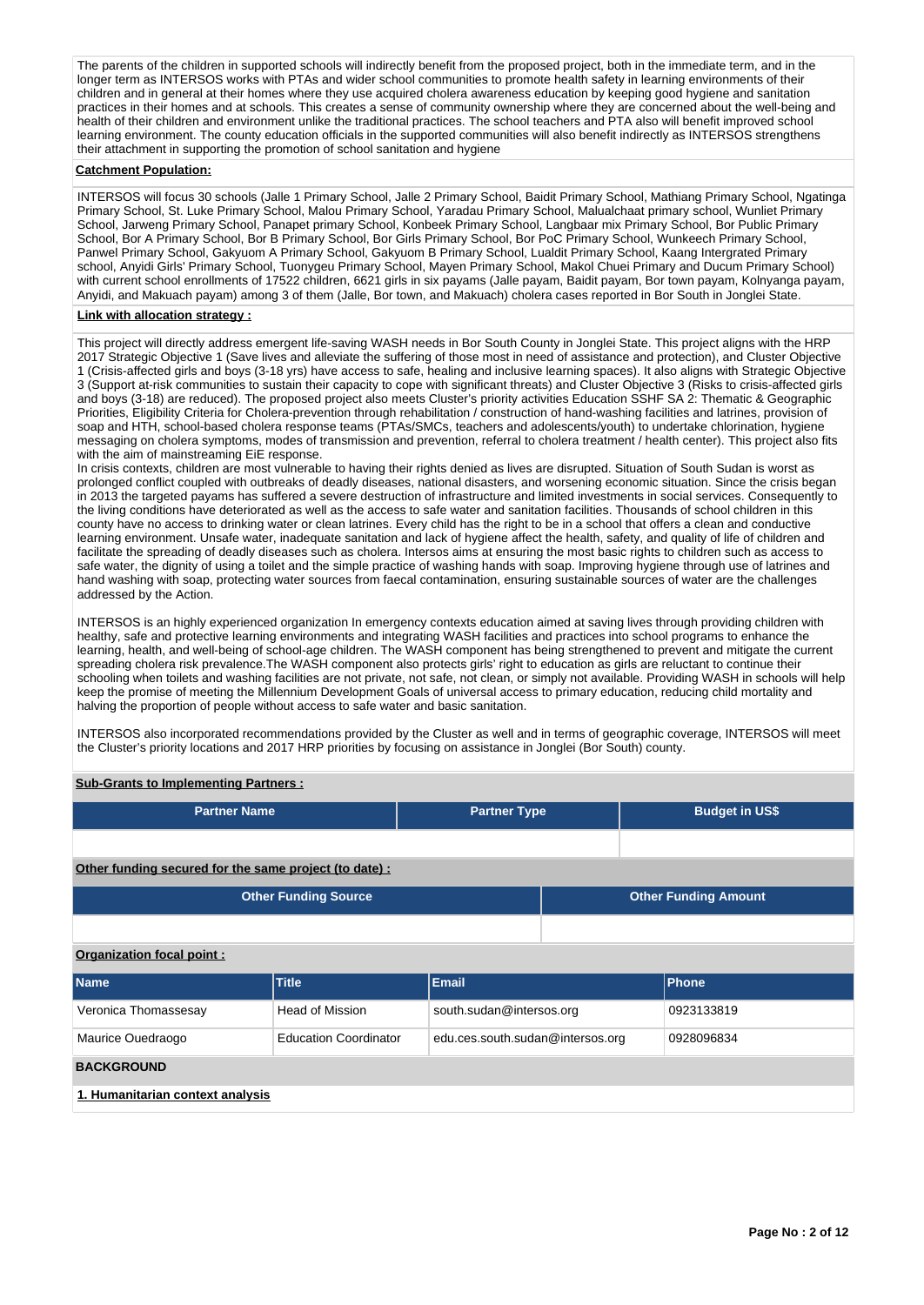Conflict in Jonglei State broke out in late December 2013, since then, the state has been one of the worst affected by the conflict, and currently hosts the second highest reported number of internally displaced persons (IDPs) in the country. Many areas in Jonglei are largely inaccessible to humanitarian actors due to insecurity and logistical constraints. As a result, only limited information is available on the humanitarian situation outside major displacement sites. Since 2013 crisis, there has been destruction of infrastructure and limited investments to improve social services to the general population as such, living conditions have deteriorated with declining access to safe water and sanitation amenities.

South Sudan has been affected by cholera outbreak since May 2014 in Juba and nowadays the disease spread across the country. The health situation across South Sudan remains fragile and is characterized by some of the worst health indicators in the world and extremely low health care coverage caused by a shortage of functioning health facilities and a lack of skilled health care workers. Displaced people living inside and outside the camps are at high risk of contracting communicable diseases due to poor sanitation, shortages of water, crowded living conditions, malnutrition, and poor immunity. Young children and pregnant women are particularly vulnerable. With big concerns on health problematic, cholera outbreak has been reported in many places in the country including Jonglei State. Cholera is an infectious disease characterized by intense vomiting and profuse watery diarrhea and that rapidly leads to dehydration and often death. The disease is caused by infection with the bacteria Vibrio Cholerae, which may be transmitted via infected fecal matter, food, or water. The probable risk factors fueling transmission include: using untreated water from the River Nile and water tankers; lack of household chlorination of drinking water; eating food from unregulated roadside food vendors or makeshift markets; open defecation/poor latrine use especially following the conflict. Also, the worsening, economic situation, the cost of accessing safe water from the water trucks has increased substantially thus forcing households to resort to unsafe water sources.

According to the current ongoing response intervention, carried out by SMoH, CHDs, and UNICEF supported partner CDNF, continuing with community engagement activities which include household visits with critical demonstrations, community meetings, water-point and market awareness, school and cattle camps intervention (In Duk 15 trained mobilizers reached 145 households (725 people) through household visits in areas such as Duk County HQ, Geer Poktap, Payuel, Padiet, Panyang and Dongchak, 2 schools with only 84 children were reached by 3 mobilizers, and Radio Jonglei continue to broadcast cholera messages. A total of 60 jingles aired from a period of 24 June-1 July 2017 in areas of Bor, Duk and Twic East. (Source: WHO Situation Report: 30thJune 2017).

More than 331611 people are at risk and so far 87 cholera cases have been reported in Bor South County. The response level by the partners in above is only limited to very few payams and this puts at risk school children in the whole of the Bor South County. The difficult situation of this County is further complicated in the surrounding islands on River Nile. In Southern Jonglei, counties of Duk (Moldova islands) and Bor South (Kolnyang, Panwel, Pariak) reported a number of alerts intervention are being carriedout by SMC (case Management) and CRS (WASH). Cholerea Task Force meetng held in Bor South on 22nd June 2017 at SMoH highlighted that health facilities (Amiel CTC, Biol CTC, Bor CTC, Bor PoC CTC, Jarweng CTC, Jalle CTC, Kuei CTC, Koyom CTC, Malualchat CTC, Padiet CTC, Pajut CTC, Poktap CTC, Jiech, Kandak, Padek, and Kharmun) in Jongolie have reported 1112 cholera cases of which 113 death and 955 discharged.

## **2. Needs assessment**

INTERSOS conducted 2days (July 2017) quick assessment survey in six payams (Jalle, Baidit, Kolnyang, Bor town, Makuach, and Anyidi) in Bor South and assessed 30 schools. The assessed schools consisted in 10 schools supported by INTERSOS and the rest by education partners such as NRC, SCI, and C&D and community. Among the 6 payam, 3 payams had already reported cholera cases. The quick survey had revealed that the schools had poor sanitation conditions. Very few schools had functional latrines and hand-washing facilities. The survey findings:

• The school have a very high enrollment. In the 30 schools assessed in 6 payams there are 17522 children enrolled, 6621 are females. The ratio of teacher per number of students is also very high. In fact there are only 301 teachers supporting the learning process. Schools have functional school committee of 10-12 members each.

• The WASH facilities in the assessed schools are very poor or in bad conditions. This is facilitates the spreading of infectious diseases as cholera. Water point conditions are very few. 17 schools had no water point. In some schools the quality of the water is critical: 16 schools need water chlorination. 3 of the assessed schools need water repairing or maintenance.

• The number of latrines is very low considering the number of students. In some schools there are not functioning latrines. Due to this reason open defecation is spread and raise concerns in areas affected by cholera outbreak. . 24 schools out of the 30 assessed have latrines either bad condition or filled up, 3 schools have no latrines, only the condition of latrines in 3 schools are good not enough considering the enrollment rate. All schools have spaces to be used for the construction of new latrines.

• Hand washing: Among the 30 schools assessed, 8 have no hand washing facilities, 15 pieces hand washing facilities in 13 schools meaning each school has 1 hand-washing facility and again all in bad condition and need to be replaced. To construct hand washing facilities and to supply the schools with soaps is crucial to prevent the increase of cholera cases in these payams.

• Health centers: Bor Main Hospital, Health Link and Pariak Health Care Center are only nearby health facilities. Distance to school range from 35km to 2km. The centers provides only general health care services.

INTERSOS is already working 4 payams (Baidit, Makuack, Bor town, and Kolnyang) out of the six assessed payams and supporting 10 schools with current 5310 children, 2242 girls.

## **3. Description Of Beneficiaries**

The direct beneficiaries of the proposed project are 17522 children, 6621 school-aged girls, from in 6 payams (Jalle, Baidit, Kolnyang, Bor town, Makuach, and Anyidi) and 301 teachers supporting these schools in Bor South. 180 number school based cholera response team (PTAs, teachers, and adolescent), 90 female will receive capacity building on cholera prevention and will undertake periodic chlorination, hygiene messaging, and referral to cholera treatment/health centers. 270 classroom teachers, 90 female will receive training on school hygiene education in special focus on cholera prevention measures. 300 students, 150 girls will be involve in active school hygiene clubs in the 30 target schools, and 150 school hygiene and sanitation volunteer hygiene promoters – all female, 150 school PTA members formed as School WASH committee – 50% female, and 40 key stakeholders, 15 female – school administrators, teachers, health, local authority, and community leaders, attend bimonthly, meeting to discuss school cholera prevention progress, cholera prevalence, and way forward information sharing and mobilizing resources.

## **4. Grant Request Justification**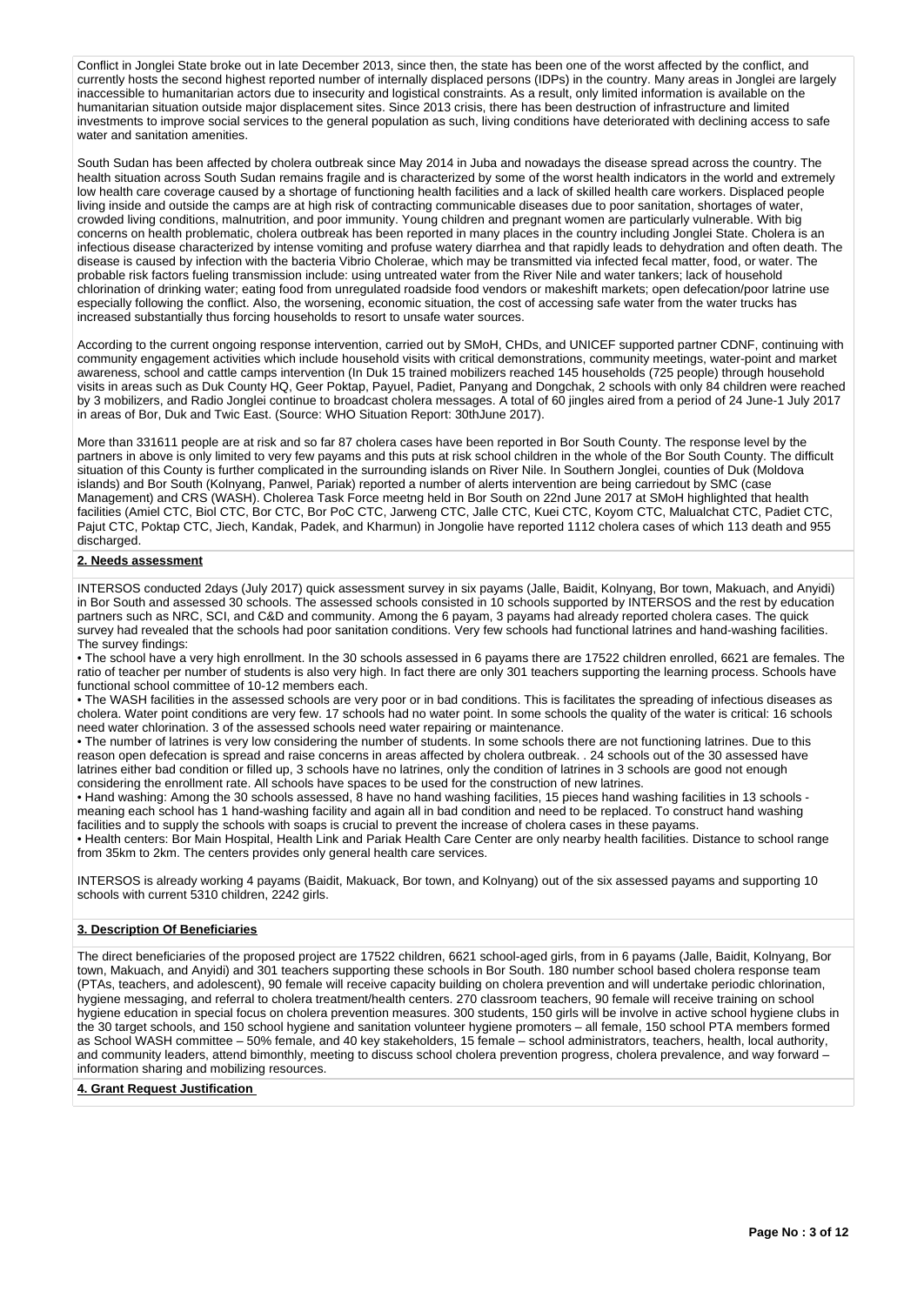As indicated in the findings of the quick needs conducted by INTERSOS in the Assessment Section in above, there is a huge need to improve the learning environment of the assessed 30 schools in Bor South County. According to WHO Situation Report, 14th April 2017, more than 331611 people are at risk of cholera epidemic in and so far 87 cholera cases have been reported in Bor South County. Among the 6 payams assessed, 3 payam (located in 4 schools: 2 school supported by INTERSOS) have cholera cases reported. 17522 children, 6621 girls in the 30 schools are at risk of contracting the cholera epidemic as school hygiene practices are poor, lacking proper sanitation (latrines) facilities including hand washing, and safe water. The children, the teachers, school committee, and parents also lack educational awareness of the cholera related hazards and current risk prevalence in this county. Therefore, ensuring all children to access schools with child-friendly water, sanitation and hygiene facilities is meeting fundamental child rights to safe, conducive, and protective learning environment. This also protects girls' right to education as girls are reluctant to continue their schooling when toilets and washing facilities are not private, not safe, not clean, or simply not available. Providing WASH in schools will help keep the promise of meeting the Millennium Development Goals of universal access to primary education, reducing child mortality and halving the proportion of people without access to safe water and basic sanitation.

The response of this project will add quality value to INTERSOS's current EiE response in Bor South and generally, to INTERSOS's current five state EiE Programme. INTERSOS has been implementing Education Programmes in since beginning of the crises in December 2013 and aiming to increase access to education for conflict affected children. In line with the Education Cluster strategy the intervention aims to contribute to protection of children and young people through access to safe and secure learning environments, cognitive development through quality education, and prevention of threats through the provision of lifesaving education. Therefore, the provision of safe, conducive and child friendly learning space access to education infrastructure and services will contribute to reduce the risk for children and youth, who are remaining exposed in un unsafe environment, of becoming victims of deadly epidemic diseases such as cholera, abuses, sexual and gender-based violence, child marriage and forced recruitment by armed forces. INTERSOS is already supporting 5310 children, 2242 girls in 10 schools located in 4 payams among 6 targeted payams in Bor South County in Jongolie under UNICEF funding. The schools will have active school WASH committees and school hygiene clubs these grantees schools to build on community ownership and sustain their public facilities for their well-being. Based on feedback from the communities, INTERSOS is requesting to expand intervention response and improve school environment, teacher professional development and working more comprehensively with PTA members and wider community to ensure ownership and sustainability. INTERSOS will start soon support the nutrition screening in the schools with referral to the Hospitals supported by other partners (Bor Main Hospital, Health Link and Pariak Health Care Center). Thanks to the strong presence and access in the targeted areas and the acceptance within the community INTERSOS will be ready to immediately respond implementing the proposed education activities in Bor South County in Jonglei by tailoring education response to WASH and health to promote the students wellbeing.

# **5. Complementarity**

INTERSOS is currently implementing EiE programmes in Jonglei State (Bor and Baidit), Unity State (Bentiu, Rubkona and Mayendit), Upper Nile State (Malakal and Wau Shilluk), Central Equatoria State (Juba) with UNICEF funding, and has been implementing CHF funded including NFI programmes in Bor South and many other parts in Jongolie State. The proposed programme will complement what has been achieved under previous CHF funding and will create synergies with ongoing UNICEF-funded programming in the other aforementioned states. INTERSOS will bring its experience in working with adolescents in the UNICEF-supported locations, to the proposed project and will ensure lessons learned in the various programmes are shared and benefit ted from where appropriate.

Additionally, INTERSOS is currently implementing a WASH programme in Yambio and NFI project in Bor South and will work closely with WASH to ensure WASH facilities are of a high standard, and to ensure WASH and health messaging are integrated into the project through teacher training and through direct sensitization in supported schools. INTERSOS has significant programming in both child protection and GBV and will ensure expertise in these areas is mainstreamed within the proposed EiE project.

## **LOGICAL FRAMEWORK**

### **Overall project objective**

Prevent and mitigate the ongoing outbreak through a cross-sectorial response in Bor South

| <b>EDUCATION</b>                                                                                           |                                                                                                      |                                 |  |  |  |  |  |  |  |  |  |
|------------------------------------------------------------------------------------------------------------|------------------------------------------------------------------------------------------------------|---------------------------------|--|--|--|--|--|--|--|--|--|
| <b>Cluster objectives</b>                                                                                  | Strategic Response Plan (SRP) objectives                                                             | <b>Percentage of activities</b> |  |  |  |  |  |  |  |  |  |
| Crisis-affected girls and boys (3-18 yrs) have<br>access to safe, healing and inclusive learning<br>spaces | SO1: Save lives and alleviate the suffering of<br>those most in need of assistance and<br>protection | 50                              |  |  |  |  |  |  |  |  |  |
| Risks to crisis-affected girls and boys (3-18)<br>are reduced.                                             | SO3: Support at-risk communities to sustain<br>their capacity to cope with significant threats       | 50                              |  |  |  |  |  |  |  |  |  |

**Contribution to Cluster/Sector Objectives :** The proposed project will contribute to the cluster objectives providing safe and friendly learning environment (improving school WASH facilities, water chlorination, soap, establishing active hygiene clubs) for 17522 children, 6621 girls.

Forming school based cholera response team (PTAs, teachers, and adolescent) in 30 schools, 180 members, and training them on cholera prevention and undertakes periodic chlorination, hygiene messaging, and referral to cholera treatment/health centers. Training 270 classroom teachers on school hygiene education with special focus on cholera prevention measures, form active school hygiene clubs in the 30 target schools establishing 150 schools volunteer hygiene promoters (5 persons per school) to support school

sanitation and hygiene. Conduct bi-monthly meetings for 40 key stakeholders (school administrators, teachers including school WASH committee, health actors,

local authority) establishing active school WASH committee and active school hygiene in every school (30 target schools). Additionally community leaders will be involved to discuss school cholera prevention progress, cholera prevalence, and way forward. Information sharing and mobilizing resources, using multiple sectorial approaches will include all active actors as WASH, Education, CP, FSL, Nutrition and Health cluster, local authority, and benefiting communities.

### **Outcome 1**

Improved access to school WASH facilities to promote the wellbeing of affected school-aged children the targeted area

# **Output 1.1**

**Description**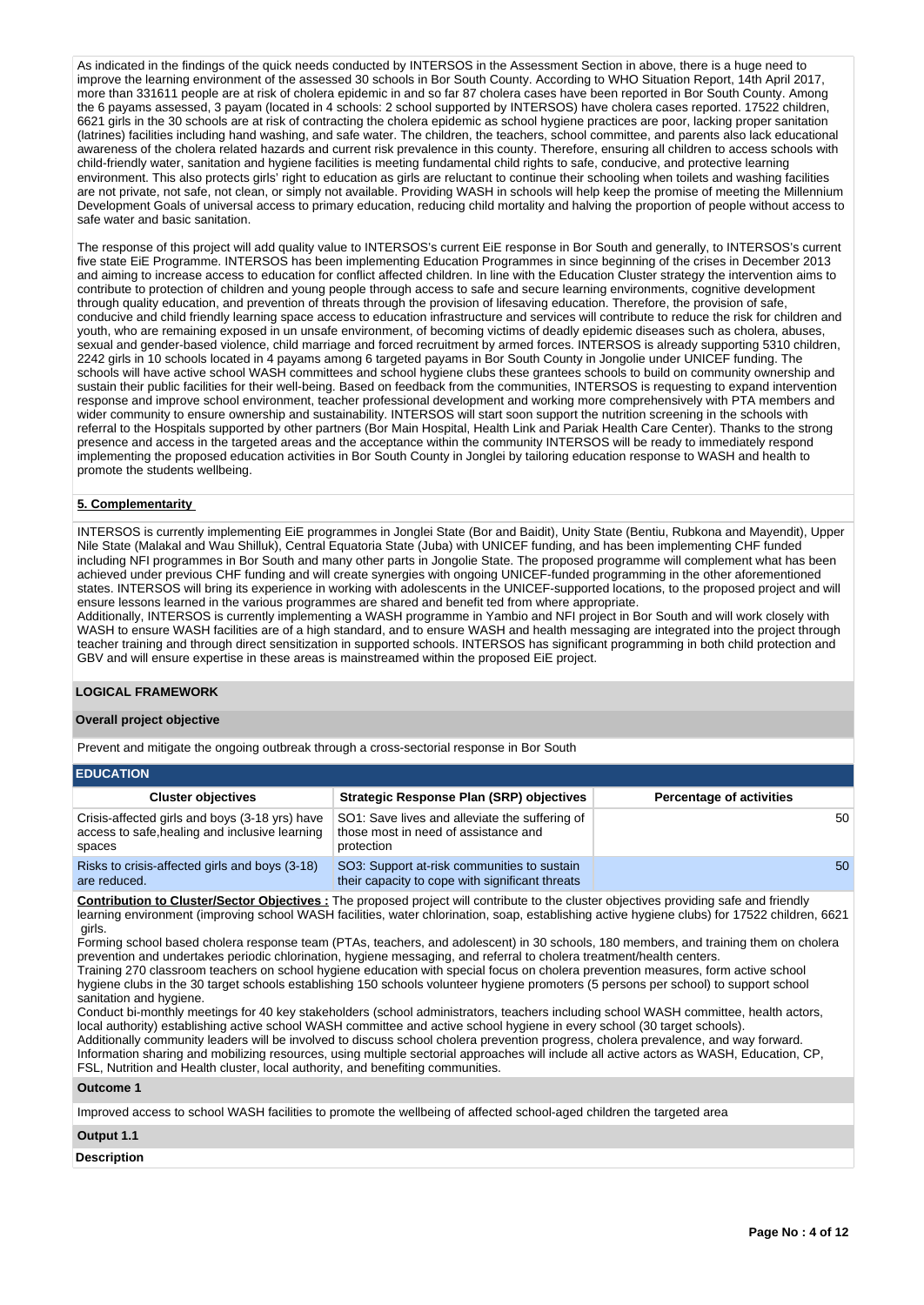17522 children and 301 teachers in 30 target schools in 6 payam in Bor South County will have access to improved WASH facilities. The response strategy is to establish 90 new latrines (60 blocks of 4 stances and 30 blocks of 2 stances), set up 150 hand-washing facilities, rehabilitate 10 latrines. In addition active school WASH committee will be formed (of 5 members per targeted school) to follow school WASH practices, maintain WASH facilities, work closely with relevant sectors as Health and WASH and educate school population including students, teachers, PTA members, and community at large. Establish active School Hygiene Clubs of 10 WASH volunteers per targeted school, selected from school parent/PTA members and task them on school sanitation and hygiene promotion activities.

#### **Assumptions & Risks**

- The security situation remains stable

- Local authorities are supportive

### **Indicators**

|                                                                                                                                                                                                                                                                                                                                                                                                                                                                                                                                                                                                                                                                                                                                                                                                                                                                                                    |                                                            |                                                                                                                                            | <b>End cycle beneficiaries</b> | End<br>cycle |      |              |               |  |  |  |  |
|----------------------------------------------------------------------------------------------------------------------------------------------------------------------------------------------------------------------------------------------------------------------------------------------------------------------------------------------------------------------------------------------------------------------------------------------------------------------------------------------------------------------------------------------------------------------------------------------------------------------------------------------------------------------------------------------------------------------------------------------------------------------------------------------------------------------------------------------------------------------------------------------------|------------------------------------------------------------|--------------------------------------------------------------------------------------------------------------------------------------------|--------------------------------|--------------|------|--------------|---------------|--|--|--|--|
| Code                                                                                                                                                                                                                                                                                                                                                                                                                                                                                                                                                                                                                                                                                                                                                                                                                                                                                               | <b>Cluster</b>                                             | <b>Indicator</b>                                                                                                                           | <b>Men</b>                     | <b>Women</b> | Boys | <b>Girls</b> | <b>Target</b> |  |  |  |  |
| Indicator 1.1.1                                                                                                                                                                                                                                                                                                                                                                                                                                                                                                                                                                                                                                                                                                                                                                                                                                                                                    | <b>WATER, SANITATION</b><br>AND HYGIENE                    | [Frontline] Number of new latrines<br>constructed/rehabilitated                                                                            |                                |              |      |              | 100           |  |  |  |  |
|                                                                                                                                                                                                                                                                                                                                                                                                                                                                                                                                                                                                                                                                                                                                                                                                                                                                                                    |                                                            | Means of Verification: Photos, contracts for construction, BoQs, reports, and school enrollment/attendance records                         |                                |              |      |              |               |  |  |  |  |
|                                                                                                                                                                                                                                                                                                                                                                                                                                                                                                                                                                                                                                                                                                                                                                                                                                                                                                    | Indicator 1.1.2   WATER, SANITATION<br><b>AND HYGIENE</b>  | [Frontline] Number of hand washing facilities<br>constructed/rehabilitated                                                                 |                                |              |      |              | 150           |  |  |  |  |
| Means of Verification: Photos, contracts for construction, BoQs, reports, and school enrollment/attendance records                                                                                                                                                                                                                                                                                                                                                                                                                                                                                                                                                                                                                                                                                                                                                                                 |                                                            |                                                                                                                                            |                                |              |      |              |               |  |  |  |  |
| Indicator 1.1.3   EDUCATION                                                                                                                                                                                                                                                                                                                                                                                                                                                                                                                                                                                                                                                                                                                                                                                                                                                                        |                                                            | Number of school sanitation and hygiene<br>volunteers receiving monthly incentive                                                          |                                |              |      |              | 150           |  |  |  |  |
| Means of Verification: List of school sanitation and hygiene volunteers, payroll for receiving monthly volunteer incentive, daily voluntary,<br>record of soap distribution and used for the hand washing, work attendance sheet.                                                                                                                                                                                                                                                                                                                                                                                                                                                                                                                                                                                                                                                                  |                                                            |                                                                                                                                            |                                |              |      |              |               |  |  |  |  |
| Indicator 1.1.4                                                                                                                                                                                                                                                                                                                                                                                                                                                                                                                                                                                                                                                                                                                                                                                                                                                                                    | <b>EDUCATION</b>                                           | Number of school parents and school children<br>participating active School WASH committees and<br>School Hygiene clubs                    |                                |              |      |              | 450           |  |  |  |  |
| Means of Verification: List of School WASH committee, list of school hygiene clubs, record of their periodic events and meetings, number<br>of schools have active and functional School WASH committee and School Hygiene, and record of soap provided to schools for the hand-<br>washing                                                                                                                                                                                                                                                                                                                                                                                                                                                                                                                                                                                                        |                                                            |                                                                                                                                            |                                |              |      |              |               |  |  |  |  |
| Indicator 1.1.5                                                                                                                                                                                                                                                                                                                                                                                                                                                                                                                                                                                                                                                                                                                                                                                                                                                                                    | <b>EDUCATION</b>                                           | Number of individuals reached through integrated<br>education and WASH services                                                            |                                |              |      |              | 18,312        |  |  |  |  |
|                                                                                                                                                                                                                                                                                                                                                                                                                                                                                                                                                                                                                                                                                                                                                                                                                                                                                                    | Means of Verification : Interim report, 5Ws, final report. |                                                                                                                                            |                                |              |      |              |               |  |  |  |  |
| <b>Activities</b>                                                                                                                                                                                                                                                                                                                                                                                                                                                                                                                                                                                                                                                                                                                                                                                                                                                                                  |                                                            |                                                                                                                                            |                                |              |      |              |               |  |  |  |  |
| Activity 1.1.1                                                                                                                                                                                                                                                                                                                                                                                                                                                                                                                                                                                                                                                                                                                                                                                                                                                                                     |                                                            |                                                                                                                                            |                                |              |      |              |               |  |  |  |  |
|                                                                                                                                                                                                                                                                                                                                                                                                                                                                                                                                                                                                                                                                                                                                                                                                                                                                                                    | latrines in 30 target schools in Bor South                 | Constructing 90 new latrines (60 blocks of 4 stances for children and 30 blocks of 2 stances for the teachers/PTAs) and rehabilitating 10  |                                |              |      |              |               |  |  |  |  |
| Activity 1.1.2                                                                                                                                                                                                                                                                                                                                                                                                                                                                                                                                                                                                                                                                                                                                                                                                                                                                                     |                                                            |                                                                                                                                            |                                |              |      |              |               |  |  |  |  |
| each school)                                                                                                                                                                                                                                                                                                                                                                                                                                                                                                                                                                                                                                                                                                                                                                                                                                                                                       |                                                            | Setting up 150 hand-washing facilities in 30 target schools in Bor South (2 for female students, 2 for male students and 1 for teachers in |                                |              |      |              |               |  |  |  |  |
| Activity 1.1.3                                                                                                                                                                                                                                                                                                                                                                                                                                                                                                                                                                                                                                                                                                                                                                                                                                                                                     |                                                            |                                                                                                                                            |                                |              |      |              |               |  |  |  |  |
| promotion activities.                                                                                                                                                                                                                                                                                                                                                                                                                                                                                                                                                                                                                                                                                                                                                                                                                                                                              |                                                            | Select members of school parents as school sanitation and hygiene volunteers and engage them in school sanitation and hygiene              |                                |              |      |              |               |  |  |  |  |
| Activity 1.1.4                                                                                                                                                                                                                                                                                                                                                                                                                                                                                                                                                                                                                                                                                                                                                                                                                                                                                     |                                                            |                                                                                                                                            |                                |              |      |              |               |  |  |  |  |
| practices are improved.                                                                                                                                                                                                                                                                                                                                                                                                                                                                                                                                                                                                                                                                                                                                                                                                                                                                            |                                                            | Establish active School WASH committee and School Hygiene Clubs per school to ensure the school WASH knowledge, attitude, and              |                                |              |      |              |               |  |  |  |  |
| <b>Outcome 2</b>                                                                                                                                                                                                                                                                                                                                                                                                                                                                                                                                                                                                                                                                                                                                                                                                                                                                                   |                                                            |                                                                                                                                            |                                |              |      |              |               |  |  |  |  |
|                                                                                                                                                                                                                                                                                                                                                                                                                                                                                                                                                                                                                                                                                                                                                                                                                                                                                                    |                                                            | Lifesaving information on cholera prevention and mitigation are disseminated to key school stakeholders in target schools in Bor South.    |                                |              |      |              |               |  |  |  |  |
| Output 2.1                                                                                                                                                                                                                                                                                                                                                                                                                                                                                                                                                                                                                                                                                                                                                                                                                                                                                         |                                                            |                                                                                                                                            |                                |              |      |              |               |  |  |  |  |
| <b>Description</b>                                                                                                                                                                                                                                                                                                                                                                                                                                                                                                                                                                                                                                                                                                                                                                                                                                                                                 |                                                            |                                                                                                                                            |                                |              |      |              |               |  |  |  |  |
| Forming School-based Cholera Response Team (PTAs, teachers, and adolescent) in 30 schools of 180 members and train them on cholera<br>prevention then task them to undertake periodic chlorination to provide clean water, hygiene messaging – to educate school community and<br>public in general, and making referral to cholera treatment/health centers. Train 270 classroom teachers on school hygiene education in<br>special focus on cholera prevention measures in order to involve them in active school hygiene clubs in the 30 target schools. Establish<br>school hygiene and sanitation volunteers (5 persons per school) to support school sanitation and hygiene. Conduct bimonthly meeting for 40<br>key stakeholders (school administrators, teachers including school WASH committee, health, local authority, and community leaders) to<br>discuss school cholera prevention. |                                                            |                                                                                                                                            |                                |              |      |              |               |  |  |  |  |

### **Assumptions & Risks**

- The security situation remains stable

- Key school community stakeholder benefit information, skills gained in the capacity building training, and key messages

- Local authorities are supportive

### **Indicators**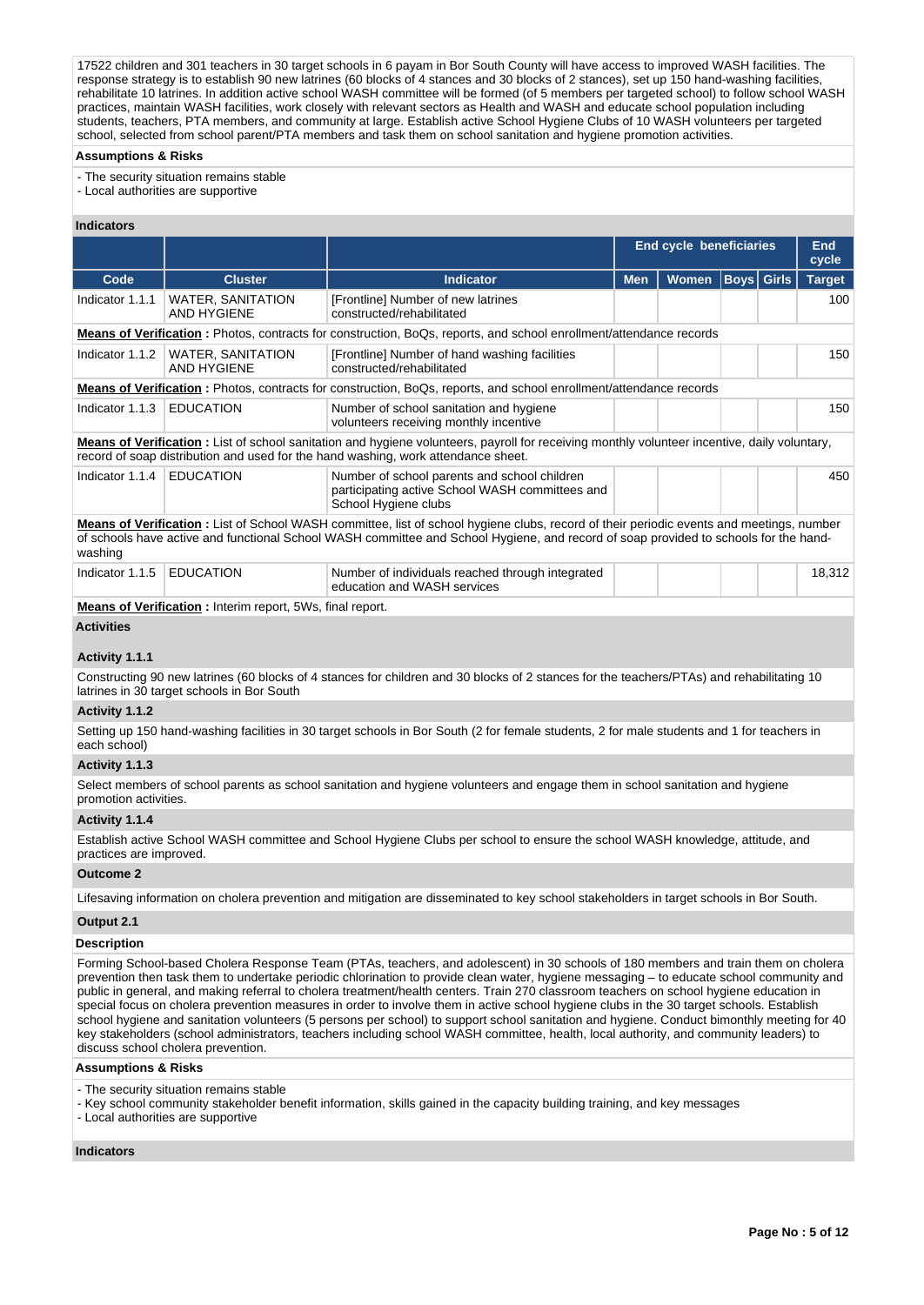|                                                                                                                                                                                                                                        |                                                                                                                                          |                                                                                                                                                    | <b>End cycle beneficiaries</b> |              |  | <b>End</b><br>cycle |               |  |  |  |
|----------------------------------------------------------------------------------------------------------------------------------------------------------------------------------------------------------------------------------------|------------------------------------------------------------------------------------------------------------------------------------------|----------------------------------------------------------------------------------------------------------------------------------------------------|--------------------------------|--------------|--|---------------------|---------------|--|--|--|
| Code                                                                                                                                                                                                                                   | <b>Cluster</b>                                                                                                                           | <b>Indicator</b>                                                                                                                                   | <b>Men</b>                     | <b>Women</b> |  | <b>Boys Girls</b>   | <b>Target</b> |  |  |  |
| Indicator 2.1.1                                                                                                                                                                                                                        | <b>EDUCATION</b>                                                                                                                         | Number of school-based response team trained                                                                                                       |                                |              |  |                     | 180           |  |  |  |
| Means of Verification: Training manual, list of training participants, photos, number referral cases done, number hygiene messages done<br>per month, records of water chlorination, attendance records, certificates of participation |                                                                                                                                          |                                                                                                                                                    |                                |              |  |                     |               |  |  |  |
| Indicator 2.1.2                                                                                                                                                                                                                        | WATER, SANITATION<br><b>AND HYGIENE</b>                                                                                                  | [Frontline] Number of community based hygiene<br>promoters trained                                                                                 | 30                             | 120          |  |                     | 150           |  |  |  |
|                                                                                                                                                                                                                                        |                                                                                                                                          | Means of Verification: Training manual, list of training participants, photos, training attendance sheet and certificates of participation         |                                |              |  |                     |               |  |  |  |
| Indicator 2.1.3                                                                                                                                                                                                                        | <b>EDUCATION</b>                                                                                                                         | Number of classroom teachers trained                                                                                                               |                                |              |  |                     | 270           |  |  |  |
|                                                                                                                                                                                                                                        |                                                                                                                                          | <b>Means of Verification</b> : Training manual, list of training participants, photos, training attendance sheet and certificates of participation |                                |              |  |                     |               |  |  |  |
| Indicator 2.1.4                                                                                                                                                                                                                        | <b>EDUCATION</b><br>Number of key stakeholder (school WASH)<br>committee, teachers/administrators, SMoH)<br>attending bi-monthly meeting |                                                                                                                                                    |                                |              |  |                     | 40            |  |  |  |
|                                                                                                                                                                                                                                        |                                                                                                                                          | <b>Means of Verification</b> : Record of cases of cholera, minutes and agenda of meeting held, meeting attendance list, photos.                    |                                |              |  |                     |               |  |  |  |

**Activities**

# **Activity 2.1.1**

Establish 180 members of School-base Response Team composing teachers, PTAs, and adolescent and train and task them on chlorination, hygiene messaging, and referral to cholera treatment/health centers through using SMoH Health expert trainer.

## **Activity 2.1.2**

Train school WASH committee and School Hygiene and Sanitation volunteers on common knowledge and skills on cholera

# **Activity 2.1.3**

Training 270 classroom teachers on school hygiene education in special focus on cholera prevention measures. Their task will be to form active school hygiene clubs in the 30 target schools establishing 150 school volunteer hygiene promoters (5 persons per school) to support school sanitation and hygiene.

# **Activity 2.1.4**

Conduct bi-monthly meeting for 40 key stakeholders (school administrators/teachers, school WASH committee, health, local authority, and community leaders).

# **Additional Targets :**

# **M & R**

**Workplan**

# **Monitoring & Reporting plan**

INTERSOS is committed to monitor and evaluate the action's implementation and dynamics to ensure that expected results are achieved within the designated time frame, and that the project is responding to the priority sectoral needs within the targeted communities. In order to do this, the education project manager will ensure regular and timely reporting on indicators, sharing internally with the education programme coordinator, and wider programme support team in Juba and HQ, through INTERSOS' project appraisal tool. The implementation of the project, as well as its monitoring and reporting, will be supported by the education programme coordinator from a technical and programmatic perspective, as well as the country finance officer and the logistics coordinator. They both will support project monitoring from a compliance and procedural perspective.

An M&E plan will be elaborated at project start-up phase (part of INTERSOS' project appraisal tool) and will involve all programme staff, as well as the targeted communities, in regularly monitoring the progress of the project, looking specifically for impact, relevance and quality of activities/expected results, as well as output monitoring.

INTERSOS will continue to regularly submit updated 5W matrices to the cluster on a bi-weekly basis, and will ensure regular reporting (quarterly and bi-annually) to the CHF. Finally, INTERSOS will facilitate M&R visits from the CHF team and will ensure any feedback shared is integrated into the project implementation.

| Year | 1  | $\overline{2}$ |    |          | 5 | 6 | 8      | 9 |                                            |   |  |
|------|----|----------------|----|----------|---|---|--------|---|--------------------------------------------|---|--|
| 2017 |    |                |    |          |   |   |        | X | X                                          | X |  |
| 2018 | X. | X.             | X. | $\times$ |   |   |        |   | 10 11 12 <br>IX.<br>X<br>X<br>X.<br>X<br>X |   |  |
| 2017 |    |                |    |          |   |   |        | X |                                            |   |  |
| 2018 | X  | $\mathsf{X}$   | X  | X        |   |   |        |   |                                            |   |  |
| 2017 |    |                |    |          |   |   | X<br>X |   |                                            |   |  |
| 2018 |    |                |    |          |   |   |        |   |                                            |   |  |
| 2017 |    |                |    |          |   |   |        |   |                                            |   |  |
| 2018 |    |                |    |          |   |   |        |   |                                            |   |  |
|      |    |                |    |          |   |   |        |   |                                            |   |  |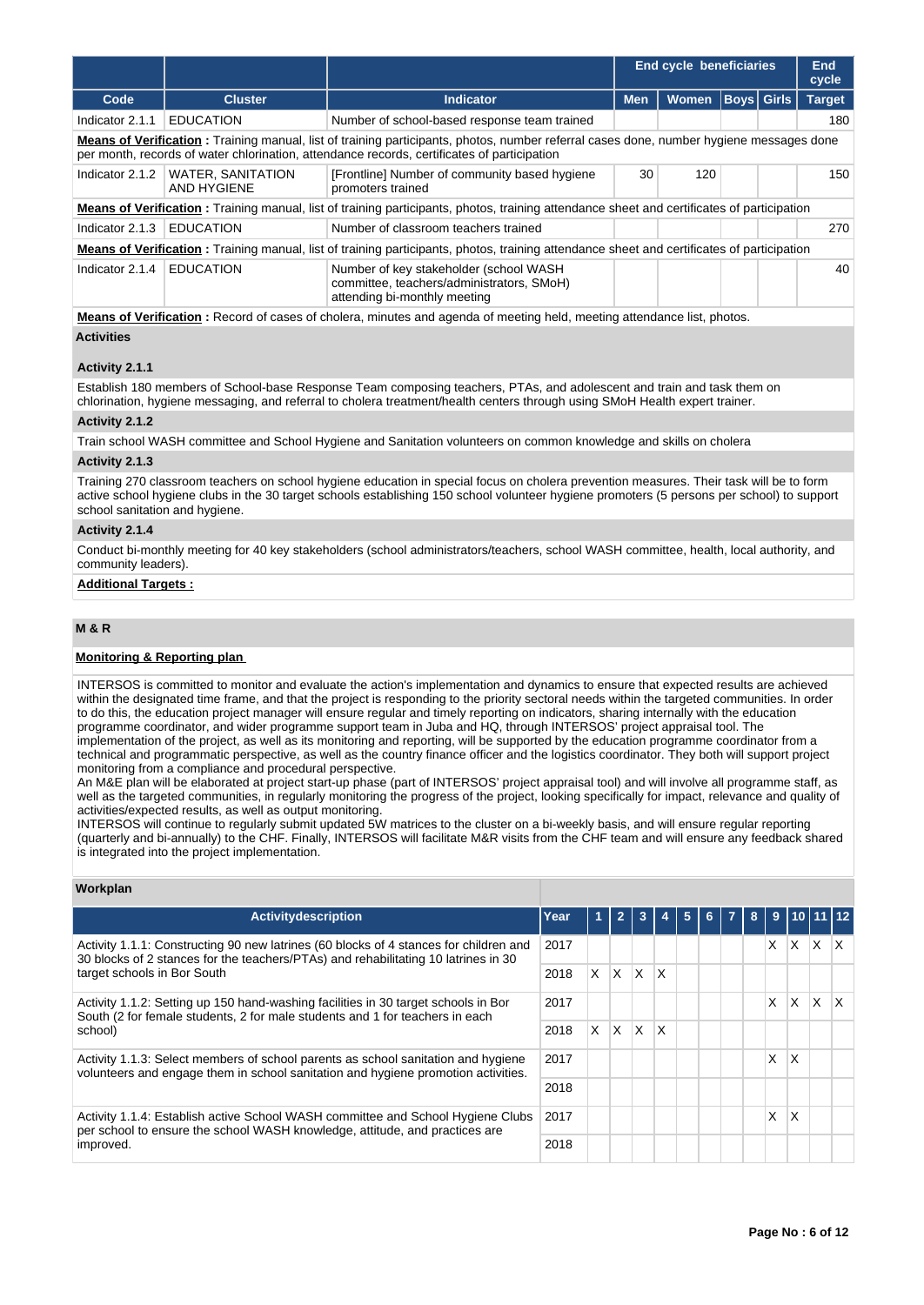| Activity 2.1.1: Establish 180 members of School-base Response Team composing<br>teachers, PTAs, and adolescent and train and task them on chlorination, hygiene                                                                                                                                                                               | 2017 |   |   |  |   | X | X | $\mathsf{I} \mathsf{X}$ |
|-----------------------------------------------------------------------------------------------------------------------------------------------------------------------------------------------------------------------------------------------------------------------------------------------------------------------------------------------|------|---|---|--|---|---|---|-------------------------|
| messaging, and referral to cholera treatment/health centers through using SMoH<br>Health expert trainer.                                                                                                                                                                                                                                      | 2018 |   |   |  |   |   |   |                         |
| Activity 2.1.2: Train school WASH committee and School Hygiene and Sanitation<br>volunteers on common knowledge and skills on cholera                                                                                                                                                                                                         | 2017 |   |   |  |   |   | x |                         |
|                                                                                                                                                                                                                                                                                                                                               | 2018 |   |   |  |   |   |   |                         |
| Activity 2.1.3: Training 270 classroom teachers on school hygiene education in<br>special focus on cholera prevention measures. Their task will be to form active<br>school hygiene clubs in the 30 target schools establishing 150 school volunteer<br>hygiene promoters (5 persons per school) to support school sanitation and<br>hygiene. |      |   |   |  |   |   |   | х                       |
|                                                                                                                                                                                                                                                                                                                                               |      |   |   |  |   |   |   |                         |
| Activity 2.1.4: Conduct bi-monthly meeting for 40 key stakeholders (school<br>administrators/teachers, school WASH committee, health, local authority, and                                                                                                                                                                                    | 2017 |   |   |  | X |   | X |                         |
| community leaders).                                                                                                                                                                                                                                                                                                                           | 2018 | X | x |  |   |   |   |                         |

## **OTHER INFO**

### **Accountability to Affected Populations**

INTERSOS will ensure accountability to the target population in the following ways:

• Ongoing advocacy with county education officials, as well as the national and state level clusters (which INTERSOS leads Education and NFI cluster in Jonglei officially and is very active among other cross cutting cluster including WASH, Health, Child Protection, etc), to ensure the feedback of the community is raised at all fora and is taken into consideration in education response planning.

• INTERSOS will ensure transparency in our intervention through regularly sharing information with community members on the programme, its aims and achievements to date, as well as on the policies, procedures and values of INTERSOS.

The feedback and complaints of the affected population will be received and addressed where possible, either through direct intervention by INTERSOS, or through passing issues raised on to county education officials or State or National cluster mechanisms.

• INTERSOS has clear policies and procedures to deal with any issues raised by affected individuals regarding sensitive violations and/or physical abuse.The community will be mobilized to participate in the achievement of the project, and their concerns – particularly in terms of the number of teachers supported, the quality of education and support and the need for more learning spaces – have been integrated into the project design.

INTERSOS will involve the community in the monitoring and evaluation of the proposed project, as well as the design of further/future EiE interventions in the supported communities.

### **Implementation Plan**

INTERSOS will achieve the proposed activities as per the work plan elaborated above. The teams are already in place and thus implementation will begin immediately in case the project is approved. The Education project manager, with the help of the Education officer, will be responsible to oversee activities. In the absence of the PM, the education officer will be deputized to lead the education assistants. Specific work plans will be drawn up for each location at project start-up phase and will be revised as the project progresses. Financial plans and procurement plans will also be designed to facilitate effective implementation of the project.

In terms of project management, in Bor South County, WASH/Education Officer will be responsible for the implementation of the project activities in the field with regular supervision, monitoring and guidance by the Education project manager. Further, the WASH/education assistant will be responsible for the day-to-day monitoring of the schools, aiming to ensure each supported school receives a bi-weekly monitoring and coaching visit from the INTERSOS education team.

An education coordinator will monitor and supervise the overall implementation of the project.

### **Coordination with other Organizations in project area**

| Name of the organization                                                  | Areas/activities of collaboration and rationale                                                                                                 |  |  |  |  |  |  |  |
|---------------------------------------------------------------------------|-------------------------------------------------------------------------------------------------------------------------------------------------|--|--|--|--|--|--|--|
| <b>NRC</b>                                                                | Intersos will train school personnel and implement the activities<br>specified in the Logframe in NRC's supported schools                       |  |  |  |  |  |  |  |
| Church and Development                                                    | Intersos will train school personnel and implement the activities<br>specified in the Logframe in C&D's supported schools                       |  |  |  |  |  |  |  |
| WASH cluster                                                              | Intersos as WASH partner will closely coordinate with the WASH<br>Cluster in order to avoid duplication and for technical quidance              |  |  |  |  |  |  |  |
| <b>Education Authorities</b>                                              | Intersos will closely collaborate with Ministries and Department in<br>order to ensure the sustainability and connectiveness                    |  |  |  |  |  |  |  |
| <b>Education cluster</b>                                                  | Intersos as education partner will closely coordinate with the<br>Education Cluster in order to avoid duplication and for technical<br>quidance |  |  |  |  |  |  |  |
| SCI                                                                       | ntersos will train school personnel and implement the activities<br>specified in the Logframe in SCI's supported schools                        |  |  |  |  |  |  |  |
| <b>Environment Marker Of The Project</b>                                  |                                                                                                                                                 |  |  |  |  |  |  |  |
| B+: Medium environmental impact with mitigation (sector quidance)         |                                                                                                                                                 |  |  |  |  |  |  |  |
| <b>Gender Marker Of The Project</b>                                       |                                                                                                                                                 |  |  |  |  |  |  |  |
| 2a-The project is designed to contribute significantly to gender equality |                                                                                                                                                 |  |  |  |  |  |  |  |
| <b>Justify Chosen Gender Marker Code</b>                                  |                                                                                                                                                 |  |  |  |  |  |  |  |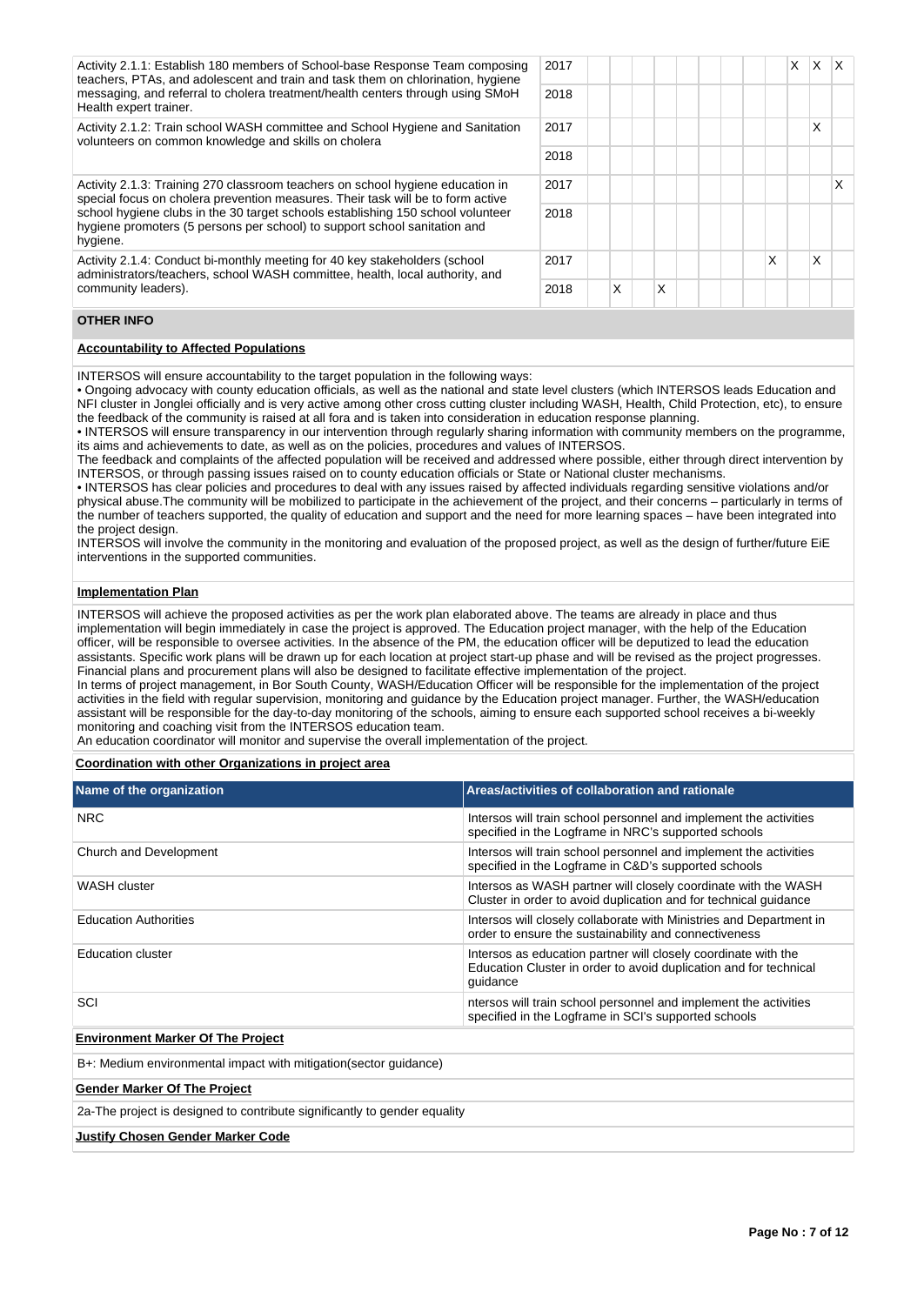The proposed project will contribute substantially to gender equality in the following ways:

• Equality of boys and girls representation in planned school WASH activities including school-based response team members and school hygiene clubs will be observed in 50% participation.

• While INTERSOS acknowledges the difficulties in finding female teaching facilitators, as women are unfortunately more likely to illiterate and unable to speak the language of instruction, INTERSOS will make concerted efforts to select as many females as possible for volunteer teaching facilitator roles, placing them in subjects or classes where they will be able to have a positive impact.

• Where WASH facilities are established or rehabilitated, INTERSOS will ensure separate, opposite facing, stances to girls and boys, to discourage the dropout of adolescent girls.

• School parent mothers - 100% will actively engage school hygiene and sanitation promotion activities.

• School parents (both male and female) will have membership or presentation in school WASH committee and planned training.

### **Protection Mainstreaming**

The specific needs of girls, boys, women and men will be taken into consideration throughout the project cycle in the following ways:

• WASH facilities to be rehabilitated will be done as per Sphere standards with separated stances for girls and boys

• Child well-being, physical and emotional, will be addressed through teacher training, with teachers being equipped to respond to the emotional needs of their students, as well as with alternative discipline strategies to reduce the reliance on corporal punishment.

• Learning spaces will be established and rehabilitated in a way that ensures they are safe and protective for students.

• Teachers and PTA members will be trained on the specific needs of girls and boys, and the right both genders have to an education, as well as its specific immediate and long terms benefits.

### **Country Specific Information**

### **Safety and Security**

Present day Jonglei State hosts mainly Dinkas, Murle and groups of Nuer IDPs. In terms of politics, the state is dominated by Dinka. Murle are the third important actor as they are involved in most of the conflicts and incidents in the state. Historically there has been rivalry between these communities competing over water and pasture for their cattle. This is also the main driver of ethnic tensions between tribes. The situation escalated in the last few years. Cattle rustling became endemic, causing untold suffering to innocent civilian populations, arbitrary killing of civilians, abductions of women and children and displacement. In the last skirmishes in Jonglei, resulted from the crisis generated in Juba on 15th of December 2013, over 70,114 people were registered as displaced. The conflicts including actions of state and non-state armed actors have indiscriminately caused a loss of lives and livelihoods following mass looting of cattle, looting or destruction of pre-positioned relief supplies and humanitarian premises, including medical facilities and schools. This particular crisis of inter-communal rivalry threatened peace and stability in the whole state with the latest incident occurring in April 17th 2014 with Dinka attacking the PoC during a demonstration, killing around 40 IDPs. In particular the elderly, women and children are exposed to grave atrocities that called for drastic measures. In the months of April and May the level of insecurity along Juba and Bor road resulted in a series of serious incidents. Several people died, including humanitarian international staff and community was displaced in the area of incident, Sudan Safari. The road was closed for some weeks: these directly affected movements of goods and refurbishment of supplies in Bor market.

## **Access**

The level of security along Juba-Bor and Bor-Pibor road seriously worsened during the last months and this directly impacted access for humanitarian partner to beneficiaries and affected community. Ambush became frequent and security situation unpredictable to oblige humanitarians and OCHA to engage with UNMISS and request for force protection between Bor and Pibor road and Juba and Bor road. With the start if the rainy season, due to the bad condition of roads in Jonglei and the texture of the soil that is characterized by difficulties in draining water, rain and mud are also constraints that might impeded to reach most rural areas. In particular during rainy season Baidit and JallePayam are not accessible by road till October, this have an impact on the activities as extremely costly and time consuming. Road access constrains are mitigated by flight connection (the region is served by WFP, UNMISS and private charter airliners) that reach most of the big town destinations however it also relies on the weather and the airstrip conditions.

Bureaucratic access is also a constraints for humanitarian partners in Bor South and Jonglei state. In February RRC Jonglei state director requested all the NGOs operating in Jonglei State to submit to his office sensitive project documentation. INTERSOS has successfully managed several project in the region and is actively collaborating with the schools in the region. This deep knowledge of the context of intervention facilitates the implemention of projects despite the limited access.

# **BUDGET**

| Code | <b>Budget Line Description</b>                                                                                                                                                                                                                                                     |   | D/S Quantity Unit | cost          | <b>Duration</b><br><b>Recurran</b><br>ce | $\frac{9}{6}$<br>charged<br>to CHF | <b>Total Cost</b> |  |  |  |  |
|------|------------------------------------------------------------------------------------------------------------------------------------------------------------------------------------------------------------------------------------------------------------------------------------|---|-------------------|---------------|------------------------------------------|------------------------------------|-------------------|--|--|--|--|
|      | 1. Staff and Other Personnel Costs                                                                                                                                                                                                                                                 |   |                   |               |                                          |                                    |                   |  |  |  |  |
| 1.1  | Project Manager                                                                                                                                                                                                                                                                    | D | 1                 | 5,500<br>.00. | 9                                        | 100.00                             | 49,500.00         |  |  |  |  |
|      | The project manager will hold overall responsibility for the implementation of the proposed project.                                                                                                                                                                               |   |                   |               |                                          |                                    |                   |  |  |  |  |
| 1.2  | <b>Education Officer</b>                                                                                                                                                                                                                                                           | D | 1                 | 1,500<br>.00  | 9                                        | 100.00                             | 13,500.00         |  |  |  |  |
|      | The Education Officer will support the PM in the implementation of the project. He/she will line manage the education assistant<br>and deputize for the PM in his/her absence.                                                                                                     |   |                   |               |                                          |                                    |                   |  |  |  |  |
| 1.3  | <b>Education Assistant</b>                                                                                                                                                                                                                                                         | D | 1                 | 1,200<br>.00  | 9                                        | 100.00                             | 10,800.00         |  |  |  |  |
|      | The Education Assistant will be responsible for the day to day activities of the project and the assistant will be responsible for<br>school monitoring and technical support, aiming to ensure each school has a monitoring and coaching visit on at least a bi-<br>weekly basis. |   |                   |               |                                          |                                    |                   |  |  |  |  |
| 1.4  | <b>Head of Mission</b>                                                                                                                                                                                                                                                             | S | 1                 | 6,000<br>.00. | 6                                        | 8.33                               | 2,998.80          |  |  |  |  |
|      | Contribution to Head of Mission (international, based in Juba) @ 6,000 USD/mo. Unit cost includes gross salary, medical and life<br>insurance, legal registration in the country, quota of international flight as per % budgeted.                                                 |   |                   |               |                                          |                                    |                   |  |  |  |  |
| 1.5  | Logistic Coordinator Juba                                                                                                                                                                                                                                                          | S | 1                 | 5,500<br>.00  | 6                                        | 8.33                               | 2,748.90          |  |  |  |  |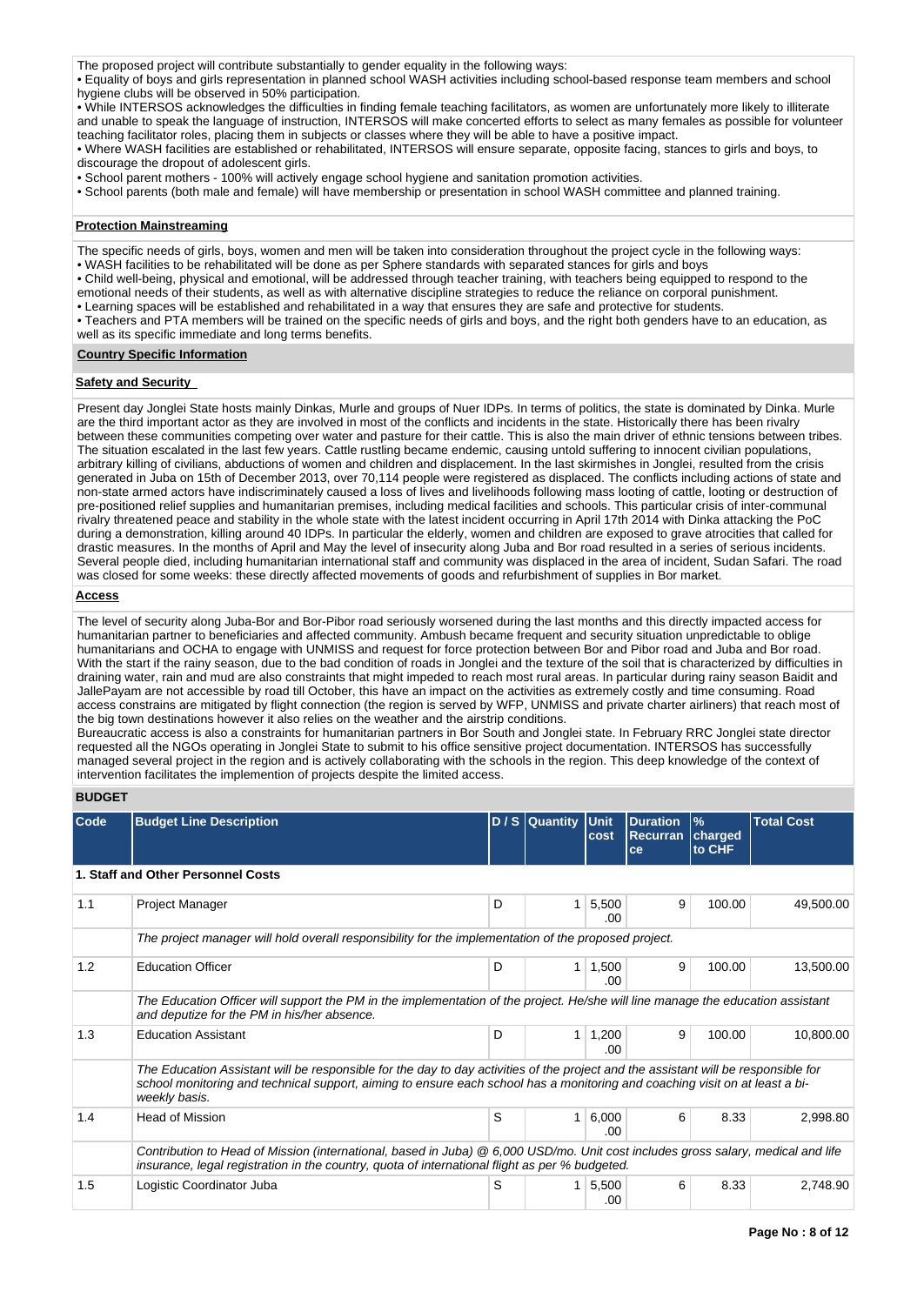|      | contribution to Logistic Coordinator (international, based in Juba with travels to field locations) @ 5,500 USD/mo to support and<br>coordinate the logistic part of the project. Unit cost includes gross salary, medical and life insurance, legal registration in the<br>country, quota of international flight as per % budgeted.                                                                                                                                                         |   |     |                       |              |        |            |
|------|-----------------------------------------------------------------------------------------------------------------------------------------------------------------------------------------------------------------------------------------------------------------------------------------------------------------------------------------------------------------------------------------------------------------------------------------------------------------------------------------------|---|-----|-----------------------|--------------|--------|------------|
| 1.6  | <b>Finance Officer</b>                                                                                                                                                                                                                                                                                                                                                                                                                                                                        | S |     | $1 \, 5,500$<br>.00   | 6            | 8.33   | 2,748.90   |
|      | contribution to Finance Officer (international, based in Juba) @ 5,500 USD/mo to guarantee full adherence to internal and donor's<br>administrative and financial procedures and timely submission of interim and final report. Unit cost includes gross salary, medical<br>and life insurance, legal registration in the country, quota of international flight as per % budgeted.                                                                                                           |   |     |                       |              |        |            |
| 1.7  | Programme Coordinator                                                                                                                                                                                                                                                                                                                                                                                                                                                                         | D |     | $1 \mid 5,500$<br>.00 | 9            | 16.67  | 8,251.65   |
|      | contribution to Programme Coordinator (Juba, with travels to field locations) for strategical overview and leadership.                                                                                                                                                                                                                                                                                                                                                                        |   |     |                       |              |        |            |
| 1.8  | Admin/Finance Officer                                                                                                                                                                                                                                                                                                                                                                                                                                                                         | S |     | $1 \mid 1,250$<br>.00 | 6            | 8.33   | 624.75     |
|      | contribution to Admin/Finance Officer (Juba, with travels to field locations). Unit cost includes gross salary (net, social insurance<br>and income tax) and medical insurance                                                                                                                                                                                                                                                                                                                |   |     |                       |              |        |            |
| 1.9  | Engineer                                                                                                                                                                                                                                                                                                                                                                                                                                                                                      | D |     | $1 \mid 5,500$<br>.00 | 6            | 60.00  | 19,800.00  |
|      | The engineer will be responsible of constructing WASH facilities. the 60% of the salary will be charged on this project                                                                                                                                                                                                                                                                                                                                                                       |   |     |                       |              |        |            |
|      | <b>Section Total</b>                                                                                                                                                                                                                                                                                                                                                                                                                                                                          |   |     |                       |              |        | 110,973.00 |
|      | 2. Supplies, Commodities, Materials                                                                                                                                                                                                                                                                                                                                                                                                                                                           |   |     |                       |              |        |            |
| 2.1  | <b>Construction of latrines</b>                                                                                                                                                                                                                                                                                                                                                                                                                                                               | D |     | 30 5,300<br>.00       | 1            | 100.00 | 159,000.00 |
|      | the total estimated for each school to build the gender Segregated latrines @USD 5300                                                                                                                                                                                                                                                                                                                                                                                                         |   |     |                       |              |        |            |
| 2.2  | Construction of hand washing points                                                                                                                                                                                                                                                                                                                                                                                                                                                           | D |     | 30 500.0<br>0         | 1            | 100.00 | 15,000.00  |
|      | the total estimated for each school to build the gender segregated hand washing facilities @ USD500                                                                                                                                                                                                                                                                                                                                                                                           |   |     |                       |              |        |            |
| 2.3  | School Cleaning kits                                                                                                                                                                                                                                                                                                                                                                                                                                                                          | D |     | 30   250.0<br>0       | 1            | 100.00 | 7,500.00   |
|      | The school WASH facilities request regular cleaning and also make sure good hygiene practices in the schools, handwashing<br>soap mus be provided. Therefore, the above cost will utlized to provide detergents for cleaning in the schools. Each school will<br>have 250 USD expenses for detergents and basic necessary tools for the entire project period.                                                                                                                                |   |     |                       |              |        |            |
| 2.4  | Assorted stationary to facilitate school wash committee<br>meeting sessions and school hygiene clubs' events                                                                                                                                                                                                                                                                                                                                                                                  | D |     | 30 13.00              | 9            | 100.00 | 3,510.00   |
|      | this cost allocation will facilitate the expenses for overall functioning of the school WASH committee meeting sessions and<br>schools hygiene clubs' events. These sessions are conducted regularly based on their periodic planning schedule.                                                                                                                                                                                                                                               |   |     |                       |              |        |            |
| 2.5  | Training material for School-base Response Team composing<br>teachers, PTAs and youth on chlorination, hygiene messaging,<br>and referral to cholera treatment/health centers.                                                                                                                                                                                                                                                                                                                | D | 540 | 6.50                  | 1            | 100.00 | 3,510.00   |
|      | 180 people, selected from the 30 schools will be trained for 3 days (cost of one day of training for a participant is 6.5 dollars<br>including refreshments and stationary) on chlorination, hygiene messaging, and referral to cholera treatment/health centers. the<br>trained school response team will conduct hygiene messaging, chlorination of water and referral of cholara cases. this training<br>will be conducted by an expert from SMoH.                                         |   |     |                       |              |        |            |
| 2.6  | Chlorination material for all the schools                                                                                                                                                                                                                                                                                                                                                                                                                                                     | D |     | 30 110.0<br>0         | 1            | 100.00 | 3,300.00   |
|      | the chlorination will be done on regular basis by the school based response team as per WHO guidance                                                                                                                                                                                                                                                                                                                                                                                          |   |     |                       |              |        |            |
| 2.7  | Dissemination of key hygiene messages                                                                                                                                                                                                                                                                                                                                                                                                                                                         | D |     | 30 250.0<br>0         | $\mathbf{1}$ | 100.00 | 7,500.00   |
|      | designing and printing of leaflets and purchase equipment for carrying awareness and communication such as megaphones.                                                                                                                                                                                                                                                                                                                                                                        |   |     |                       |              |        |            |
| 2.8  | Training material for WASH committee and volunteers                                                                                                                                                                                                                                                                                                                                                                                                                                           | D | 900 | 6.50                  | 1            | 100.00 | 5,850.00   |
|      | Cost for purchasing training materials and providing refreshments for the training participants (450 people: 150 of school WASH<br>committee members - 5member per school for 20 schools and 300 students - 10 children per school of 30 schools for 2 days<br>training). The unit cost is 6.5 dollars. The training is about common knowledge and skills for cholera prevention. The ToR for the<br>school WASH committee and school hygiene and sanitation volunteers will be also involved |   |     |                       |              |        |            |
| 2.9  | Training 180 school classroom teachers on school hygiene<br>education with special focus on cholera prevention                                                                                                                                                                                                                                                                                                                                                                                | D | 540 | 6.50                  | 1            | 100.00 | 3,510.00   |
|      | This training will last 2 days and 270 teachers will be involved. The cost for the training to provide training stationary and<br>refreshment is 6.5 dollars per person                                                                                                                                                                                                                                                                                                                       |   |     |                       |              |        |            |
| 2.10 | Bimonthly meetings for key stakeholders (school<br>administrator/teachers/ school WASH committee/ health expert<br>from the SMoH/local authorities and community)                                                                                                                                                                                                                                                                                                                             | D | 40  | 6.00                  | 4            | 100.00 | 960.00     |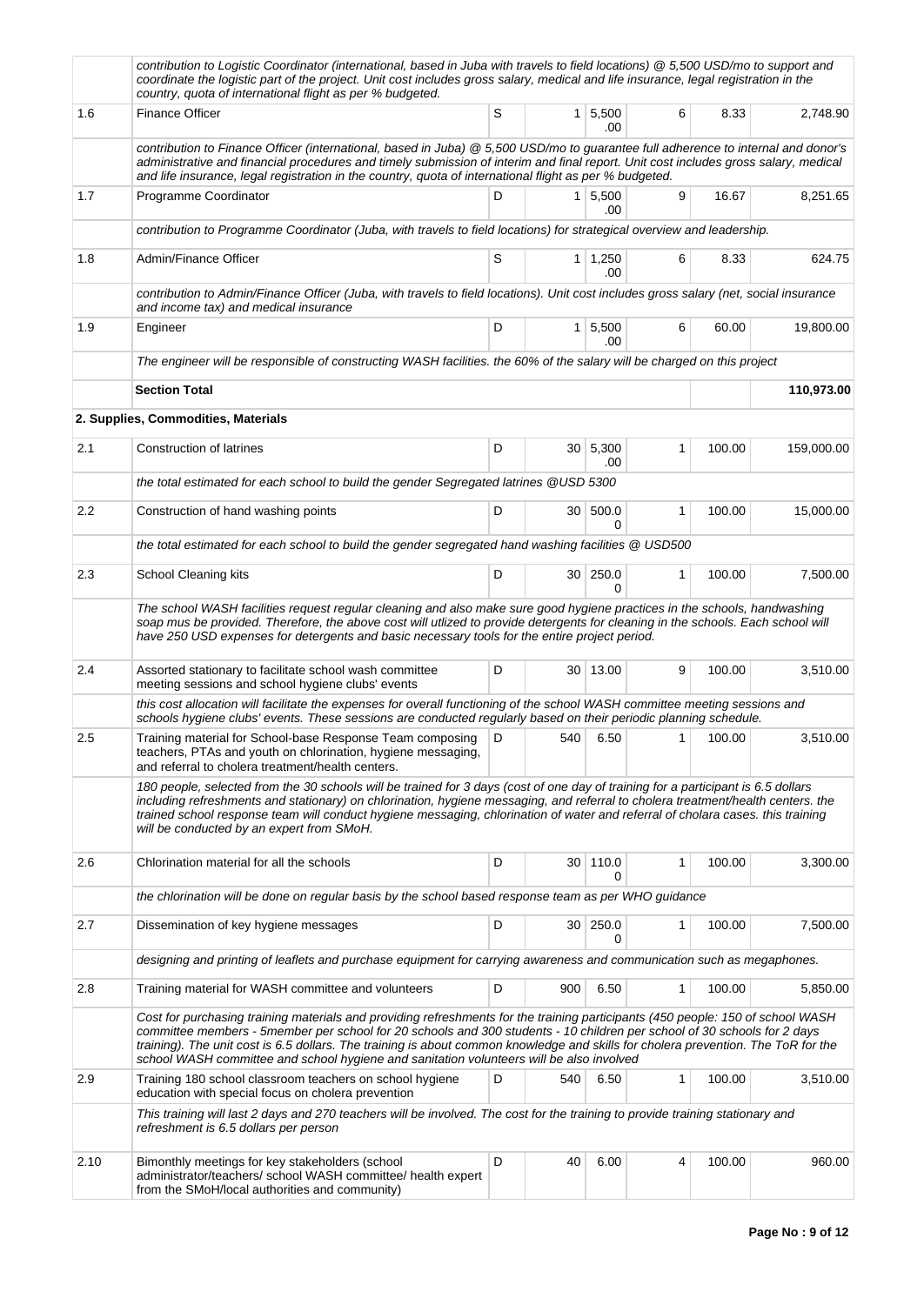|              | This meeting is to discuss cholera prevention in schools by key stakeholders (School WASH committee, school<br>teachers/administrators/ SMoH, local leaders, etc) and it will happen 4 times during the project life. The cost includes rent of the<br>venue, stationary and refreshments.        |           |                |               |              |        |            |  |  |  |  |  |
|--------------|---------------------------------------------------------------------------------------------------------------------------------------------------------------------------------------------------------------------------------------------------------------------------------------------------|-----------|----------------|---------------|--------------|--------|------------|--|--|--|--|--|
| 2.11         | Visibility and IEC materials                                                                                                                                                                                                                                                                      | D         | 1 <sup>1</sup> | 5,200<br>.00  | $\mathbf{1}$ | 100.00 | 5,200.00   |  |  |  |  |  |
|              | Signboards, stickers, flags, t-shirts                                                                                                                                                                                                                                                             |           |                |               |              |        |            |  |  |  |  |  |
|              | <b>Section Total</b>                                                                                                                                                                                                                                                                              |           |                |               |              |        | 214,840.00 |  |  |  |  |  |
| 3. Equipment |                                                                                                                                                                                                                                                                                                   |           |                |               |              |        |            |  |  |  |  |  |
| 3.1          | <b>Project Equipment</b>                                                                                                                                                                                                                                                                          | D         | $\mathbf{1}$   | 4,000<br>.00  | $\mathbf{1}$ | 100.00 | 4,000.00   |  |  |  |  |  |
|              | Purchase of laptop, mobile phone, thuraya etc. for a total of 4000 BREAKDOWN: Laptop x 2 @ 900 USD each. Thuraya x 1 @<br>1,200 and additional equipment such as mobile phones etc                                                                                                                |           |                |               |              |        |            |  |  |  |  |  |
|              | <b>Section Total</b>                                                                                                                                                                                                                                                                              |           |                |               |              |        | 4,000.00   |  |  |  |  |  |
|              | 4. Contractual Services                                                                                                                                                                                                                                                                           |           |                |               |              |        |            |  |  |  |  |  |
| 4.1          | Monthly incentives to volunteers in sanitation and hygiene                                                                                                                                                                                                                                        | D         |                | 150 15.00     | 7            | 100.00 | 15,750.00  |  |  |  |  |  |
|              | 150 volunteers, all women will be selected (5 per school*30 schools) in order to increase the hygiene and sanitation standard of<br>the learning spaces. These volunteers will receive incentives for 7 month. The materials for the hygiene will be provided to them<br>through the hygiene kits |           |                |               |              |        |            |  |  |  |  |  |
|              | <b>Section Total</b>                                                                                                                                                                                                                                                                              |           |                |               |              |        | 15,750.00  |  |  |  |  |  |
| 5. Travel    |                                                                                                                                                                                                                                                                                                   |           |                |               |              |        |            |  |  |  |  |  |
| 5.1          | Airfares                                                                                                                                                                                                                                                                                          | D         |                | 15 590.0<br>0 | $\mathbf{1}$ | 100.00 | 8,850.00   |  |  |  |  |  |
|              | 15 internal flights to and from the project location for PM, Education coordinator, and support staff including admin, logistic, etc -<br>550 USD/round trip (590 including 20 kg extra luggage)                                                                                                  |           |                |               |              |        |            |  |  |  |  |  |
| 5.2          | Vehicle rental and maintenance (including driver)                                                                                                                                                                                                                                                 | D         | 1 <sup>1</sup> | 3,000<br>.00  | 9            | 100.00 | 27,000.00  |  |  |  |  |  |
|              | Rent of vehicle including the provision of a driver and regular maintenance - 100 USD/day                                                                                                                                                                                                         |           |                |               |              |        |            |  |  |  |  |  |
| 5.3          | Vehicles and generators fuel/maintenance                                                                                                                                                                                                                                                          | S         | $\mathbf{1}$   | 400.0<br>0    | 9            | 100.00 | 3,600.00   |  |  |  |  |  |
|              | Contribution to vehicle and generator fuel and maintenance                                                                                                                                                                                                                                        |           |                |               |              |        |            |  |  |  |  |  |
|              | <b>Section Total</b>                                                                                                                                                                                                                                                                              |           |                |               |              |        | 39,450.00  |  |  |  |  |  |
|              | 6. Transfers and Grants to Counterparts                                                                                                                                                                                                                                                           |           |                |               |              |        |            |  |  |  |  |  |
| <b>NA</b>    | <b>NA</b>                                                                                                                                                                                                                                                                                         | <b>NA</b> | 0              | 0.00          | 0            | 0      | 0.00       |  |  |  |  |  |
|              | <b>NA</b>                                                                                                                                                                                                                                                                                         |           |                |               |              |        |            |  |  |  |  |  |
|              | <b>Section Total</b>                                                                                                                                                                                                                                                                              |           |                |               |              |        | 0.00       |  |  |  |  |  |
|              | 7. General Operating and Other Direct Costs                                                                                                                                                                                                                                                       |           |                |               |              |        |            |  |  |  |  |  |
| 7.1          | Communication cost                                                                                                                                                                                                                                                                                | D         | $\mathbf{1}$   | 300.0<br>0    | 9            | 100.00 | 2,700.00   |  |  |  |  |  |
|              | Airtime, internet etc.                                                                                                                                                                                                                                                                            |           |                |               |              |        |            |  |  |  |  |  |
| 7.2          | Rent field office                                                                                                                                                                                                                                                                                 | D         | $\mathbf{1}$   | 1,000<br>.00. | 4            | 100.00 | 4,000.00   |  |  |  |  |  |
|              | Covered for four months                                                                                                                                                                                                                                                                           |           |                |               |              |        |            |  |  |  |  |  |
| 7.3          | Office supplies, stationary, running cost and maintenance                                                                                                                                                                                                                                         | D         | $\mathbf{1}$   | 160.0<br>0    | 9            | 100.00 | 1,440.00   |  |  |  |  |  |
|              | Contribution to office supplies, stationary, running cost and maintenance                                                                                                                                                                                                                         |           |                |               |              |        |            |  |  |  |  |  |
| 7.4          | Office rent                                                                                                                                                                                                                                                                                       | D         | 1              | 15,00<br>0.00 | 5            | 8.00   | 6,000.00   |  |  |  |  |  |
|              | Contribution to office rent 15000/Month, 5 months the 8 per cent                                                                                                                                                                                                                                  |           |                |               |              |        |            |  |  |  |  |  |
| 7.5          | <b>Field Accommodation</b>                                                                                                                                                                                                                                                                        | D         | $\mathbf{1}$   | 800.0<br>0    | 9            | 100.00 | 7,200.00   |  |  |  |  |  |
|              | Accommodation in the field                                                                                                                                                                                                                                                                        |           |                |               |              |        |            |  |  |  |  |  |
| 7.6          | Transfer of funds to field location (security mitigation)                                                                                                                                                                                                                                         | S         | 1              | 350.0<br>0    | 9            | 100.00 | 3,150.00   |  |  |  |  |  |